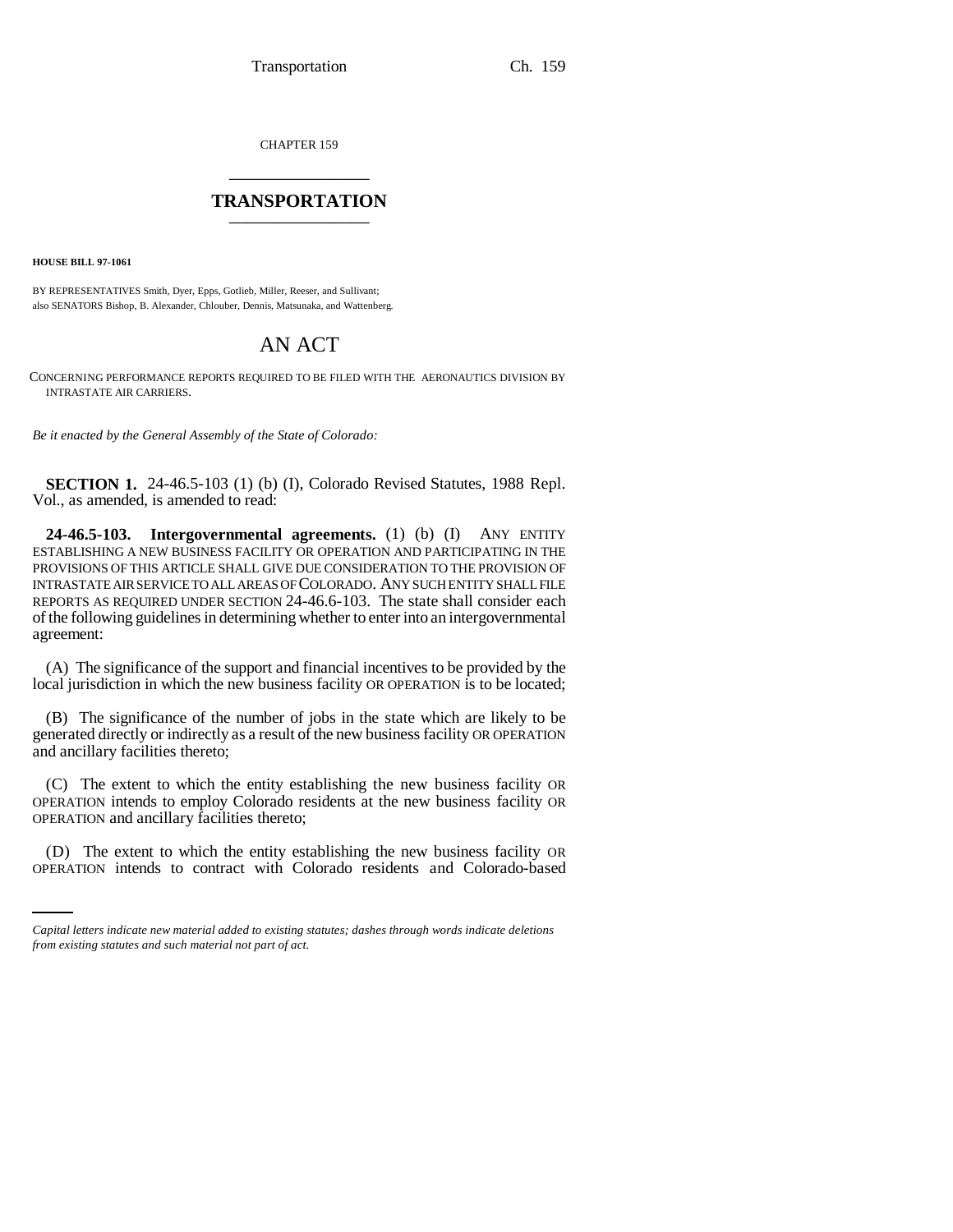companies for services and goods at the new business facility OR OPERATION and ancillary facilities thereto; and

(E) The extent of the public benefits to be derived from the agreement.

**SECTION 2.** 24-46.6-103 (1), Colorado Revised Statutes, 1988 Repl. Vol., as amended, is amended to read:

**24-46.6-103. Intrastate air carriers - on-time performance - oversales reports to aeronautics division.** (1) (a) Any air carrier that provides intrastate air service within Colorado shall file a semiannual report with the aeronautics division regarding the on-time performance and the number of passengers denied boarding on intrastate flights by the air carrier during the six-month period covered by the report. The report shall be submitted within thirty days after the end of the six-month period covered by the report with the six-month period ending June 30 and December 31.

(b) ANY AIR CARRIER THAT FAILS TO FILE A REPORT WHEN DUE, AS REQUIRED BY THIS SUBSECTION (1), AND THAT FAILS TO CURE SUCH FAILURE WITHIN THIRTY DAYS AFTER NOTIFICATION BY THE DIVISION OF SUCH FAILURE MAY, AFTER NOTICE AND HEARING CONDUCTED BY THE AERONAUTICAL BOARD PURSUANT TO SECTION 24-4-105, BE SUBJECT TO THE IMPOSITION OF A MONETARY PENALTY OF NOT LESS THAN TWO THOUSAND FIVE HUNDRED DOLLARS NOR MORE THAN FIVE THOUSAND DOLLARS FOR EACH VIOLATION. MONEYS COLLECTED PURSUANT TO THIS PARAGRAPH (b) SHALL BE TRANSMITTED TO THE STATE TREASURER, WHO SHALL CREDIT THE SAME TO THE AVIATION FUND, CREATED IN SECTION 43-10-109, C.R.S.

(c) AS USED IN THIS SECTION, UNLESS THE CONTEXT OTHERWISE REQUIRES, "AIR CARRIER" MEANS ANY PERSON UNDERTAKING BY ANY MEANS, DIRECTLY OR INDIRECTLY, TO PROVIDE INTRASTATE AIR TRANSPORTATION IN AIRCRAFT WITH SEATING CAPACITY FOR ONE HUNDRED OR FEWER PASSENGERS.

**SECTION 3.** 24-46.6-103 (2), Colorado Revised Statutes, 1988 Repl. Vol., as amended, is amended BY THE ADDITION OF THE FOLLOWING NEW PARAGRAPHS to read:

**24-46.6-103. Intrastate air carriers - on-time performance - oversales reports to aeronautics division.** (2) The report filed pursuant to subsection (1) of this section shall include the following information for each flight by the air carrier during the six-month period covered by the report that originated and terminated at points within Colorado:

(j) THE MECHANICAL DEFECTS DISCOVERED AND REPAIRS MADE FOR EACH OPERATION OF THE FLIGHT;

(k) FOR DELAYED OR CANCELED FLIGHTS, ANY WEATHER CONDITIONS CONTRIBUTING TO THE DELAY OR CANCELLATION.

**SECTION 4.** 43-10-105 (1), Colorado Revised Statutes, 1993 Repl. Vol., is amended BY THE ADDITION OF A NEW PARAGRAPH to read:

**43-10-105. Duties of the board.** (1) The board has the following duties: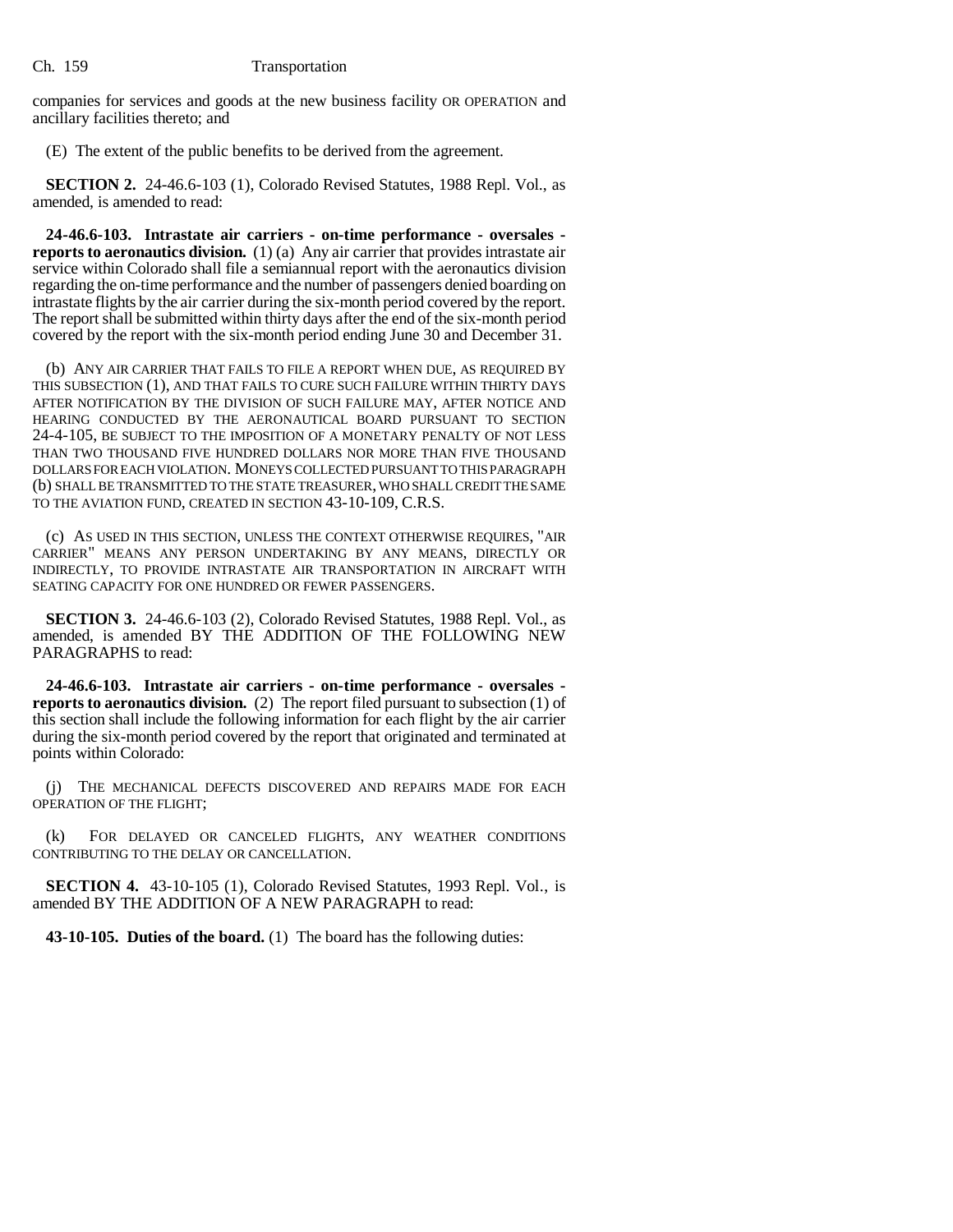#### Transportation Ch. 159

(g) TO ENFORCE THE PROVISIONS OF SECTION 24-46.6-103 (1), C.R.S., WITH RESPECT TO REQUIRED REPORTING BY INTRASTATE AIR CARRIERS. THE BOARD MAY DESIGNATE AN EMPLOYEE OF THE DIVISION THAT HAS ADMINISTRATIVE RESPONSIBILITIES TO ACT AS A HEARING OFFICER OR MAY USE THE SERVICES OF AN ADMINISTRATIVE LAW JUDGE APPOINTED PURSUANT TO PART 10 OF ARTICLE 30 OF TITLE 24,C.R.S., TO CONDUCT ANY HEARING REQUIRED TO ENFORCE THE PROVISIONS OF SECTION 24-46.6-103 (1), C.R.S.

**SECTION 5.** 43-10-101, Colorado Revised Statutes, 1993 Repl. Vol., is amended to read:

**43-10-101. Legislative declaration.** The general assembly hereby declares that there exists a need to promote the safe operation and accessibility of general aviation AND INTRASTATE COMMERCIAL AVIATION in this state; that improvement of general aviation AND INTRASTATE COMMERCIAL AVIATION transportation facilities will promote diversified economic development across the state; and that accessibility to airport facilities for residents of this state is crucial in the event of a medical or other type of emergency.

**SECTION 6.** 43-10-109 (1) and (3), Colorado Revised Statutes, 1993 Repl. Vol., are amended to read:

**43-10-109. Aviation fund created.** (1) There is hereby created in the state treasury a fund to be known as the aviation fund, referred to in this article as the "fund", which shall consist of all revenues credited thereto pursuant to section SECTIONS 24-46.6-103 (1) (b) AND 39-27-112 (2) (b), C.R.S., and all revenues credited thereto in accordance with subsection (2) of this section within the total revenues prescribed by the general assembly pursuant to section 43-1-112.5. All interest derived from the deposit and investment of moneys in the fund shall be credited to the fund. At the end of any fiscal year, all unexpended and unencumbered moneys in the fund shall remain therein and shall not be credited or transferred to the general fund or any other fund, except as directed by the general assembly acting by bill and subject to the provisions of section 18 of article X of the Colorado constitution.

(3) The moneys in the fund shall be subject to annual appropriation by the general assembly, and except that, in each fiscal year, the general assembly shall appropriate an amount not to exceed five percent of the total amount of revenues credited to the fund pursuant to section  $39-27-112$  (2) (b), C.R.S., and subsection (2) of this section during the preceding fiscal year to be used to defray any administrative costs incurred by the division and the board in implementing and administering the provisions of this article. ANY MONETARY PENALTIES COLLECTED PURSUANT TO SECTION 24-46.6-103 (1) (b), C.R.S., ARE CONTINUOUSLY APPROPRIATED TO THE DIVISION TO DEFRAY ANY ADMINISTRATIVE EXPENSES INCURRED BY THE DIVISION AND THE BOARD IN ENFORCING THE PROVISIONS OF SECTION 24-46.6-103 (1), C.R.S. The general assembly shall also appropriate from the fund an amount to the department of revenue for the reasonable expenses incurred in administering sections 39-26-114 (1) (a) (VII) and 39-26-203 (1) (c) and as provided in section 39-27-112 (2) (b), C.R.S.

**SECTION 7.** 43-10-110 (2) (a) (II), Colorado Revised Statutes, 1993 Repl. Vol., as amended, is amended to read: